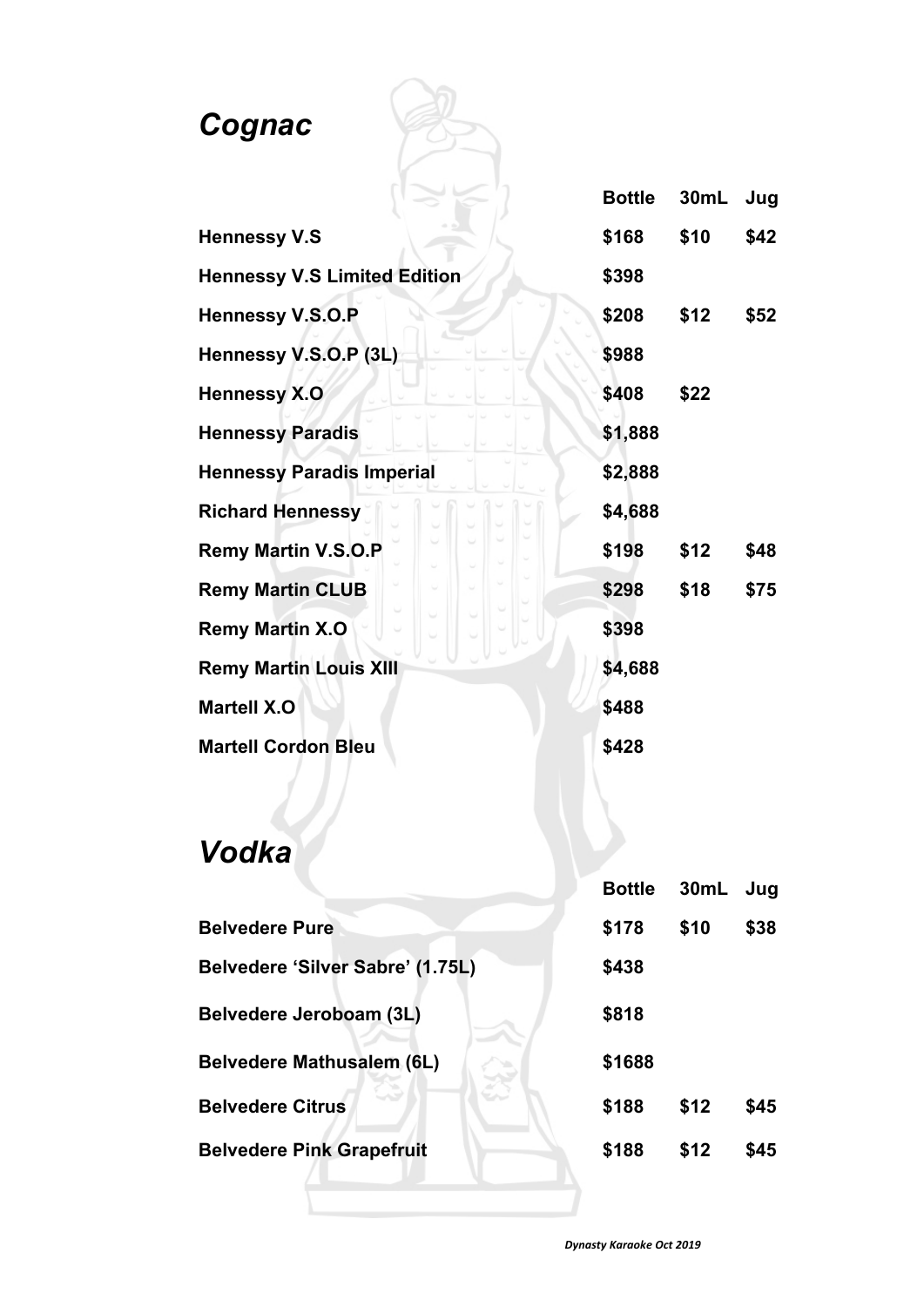#### *Whisky*

|                                   | <b>Bottle</b> | 30mL | Jug  |
|-----------------------------------|---------------|------|------|
| <b>Glenmorangie Original</b>      | \$188         | \$12 |      |
| <b>Glenmorangie Nectar D'or</b>   | \$228         | \$14 |      |
| <b>Glenmorangie 18 Years</b>      | \$288         | \$16 |      |
| <b>Glenmorangie 25 Years</b>      | \$688         |      |      |
| <b>Macallan 12 Years</b>          | \$238         |      |      |
| <b>Macallan 15 Years</b>          | \$338         |      |      |
| <b>Macallan 18 Years</b>          | \$588         |      |      |
| <b>Johnnie Walker Red Label</b>   | \$148         | \$8  | \$33 |
| <b>Johnnie Walker Black Label</b> | \$168         | \$10 | \$38 |
| <b>Johnnie Walker Blue Label</b>  | \$488         |      |      |
| <b>Chivas Regal</b>               | \$168         | \$10 | \$38 |

#### *Bourbon Whiskey*

|                     | <b>Bottle</b> | 30mL | Jug  |
|---------------------|---------------|------|------|
| <b>Jim Beam</b>     | \$130         | \$8  | \$30 |
| <b>Jack Daniels</b> | \$150         | \$10 | \$35 |
| <b>Wild Turkey</b>  | \$150         | \$10 | \$35 |
|                     |               |      |      |
|                     |               |      |      |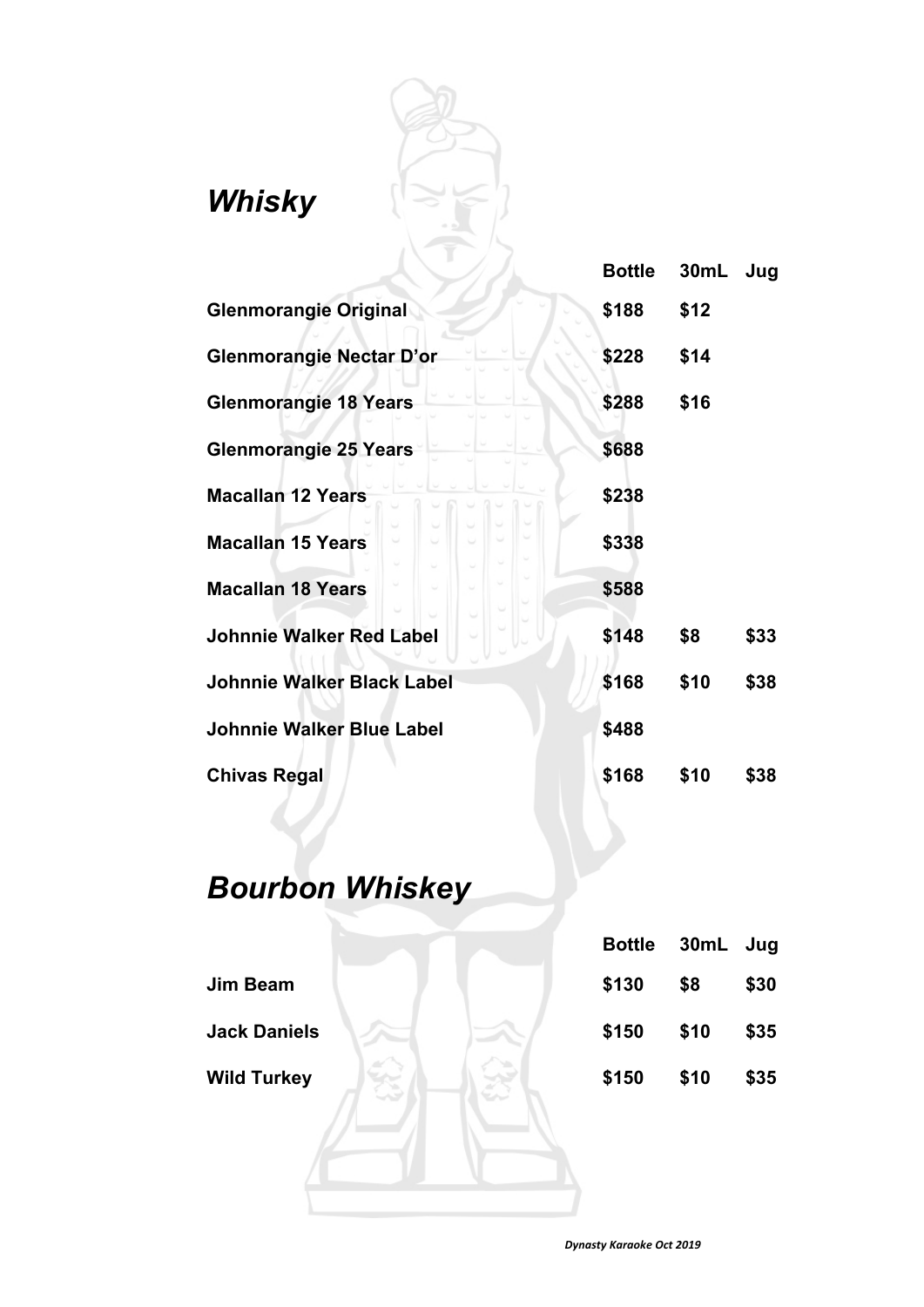| Liqueur                        | <b>Bottle</b> | 30mL | Jug  |
|--------------------------------|---------------|------|------|
| <b>Alize Bleu</b>              | \$150         | \$8  | \$38 |
| <b>Alize Gold</b>              | \$150         | \$8  | \$38 |
| <b>Alize Red</b>               | \$150         | \$8  | \$38 |
| <b>Midori</b>                  | \$130         | \$8  | \$38 |
| <b>Malibu</b>                  |               | \$8  | \$38 |
| <b>Bacardi Rum</b>             |               | \$8  | \$38 |
| <b>Captain Morgan Dark Rum</b> |               | \$8  | \$38 |
| <b>Gordon Gin</b>              |               | \$8  | \$38 |
| <b>Southern Comfort</b>        |               | \$8  | \$38 |
| <b>Baileys Irish Cream</b>     |               | \$8  |      |
| Chambord                       |               | \$10 |      |
| <b>Cointreau</b>               |               | \$10 |      |
| <b>Frangelico</b>              |               | \$8  |      |
| <b>Galliano Sambuca</b>        |               | \$8  |      |
| <b>Kahlua</b>                  |               | \$8  |      |
| Agwa                           |               | \$10 |      |
| <b>Jagermeister</b>            |               | \$10 |      |
| Campari                        |               | \$8  |      |
| <b>Galliano Vanilla</b>        |               | \$10 |      |
|                                |               |      |      |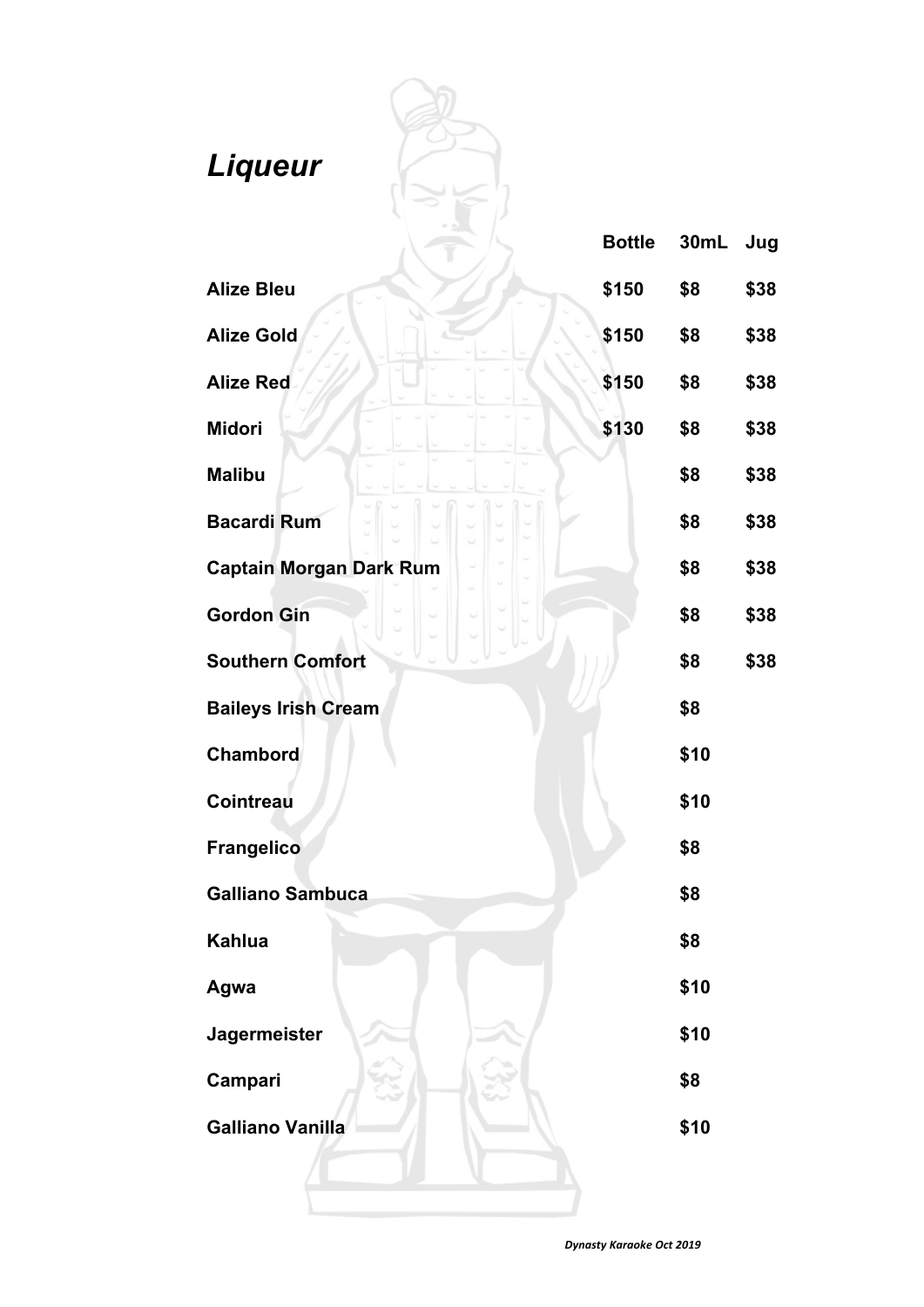| <b>Shots</b>               | 30mL |
|----------------------------|------|
| <b>Agwa Bomb</b>           | \$12 |
| <b>Jager Bomb</b>          | \$12 |
| Patron Café XO             | \$12 |
| <b>Greenfairy Absinthe</b> | \$12 |
| <b>ABC</b>                 | \$12 |
| <b>Wet Pussy</b>           | \$10 |
| <b>Tequila</b>             | \$10 |
| QF                         | \$10 |
| <b>B52</b>                 | \$10 |
| <b>Lychee Baby</b>         | \$10 |
| Kamikaze                   | \$10 |
| <b>Red Headed Slut</b>     | \$10 |
| <b>Black Jack</b>          | \$10 |
| <b>Snickers</b>            | \$10 |
| <b>Blue and White</b>      | \$10 |
| <b>Opal Nera Sambuca</b>   | \$10 |
| <b>Galliano Vanilla</b>    | \$10 |
| <b>Crouching Tiger</b>     | \$10 |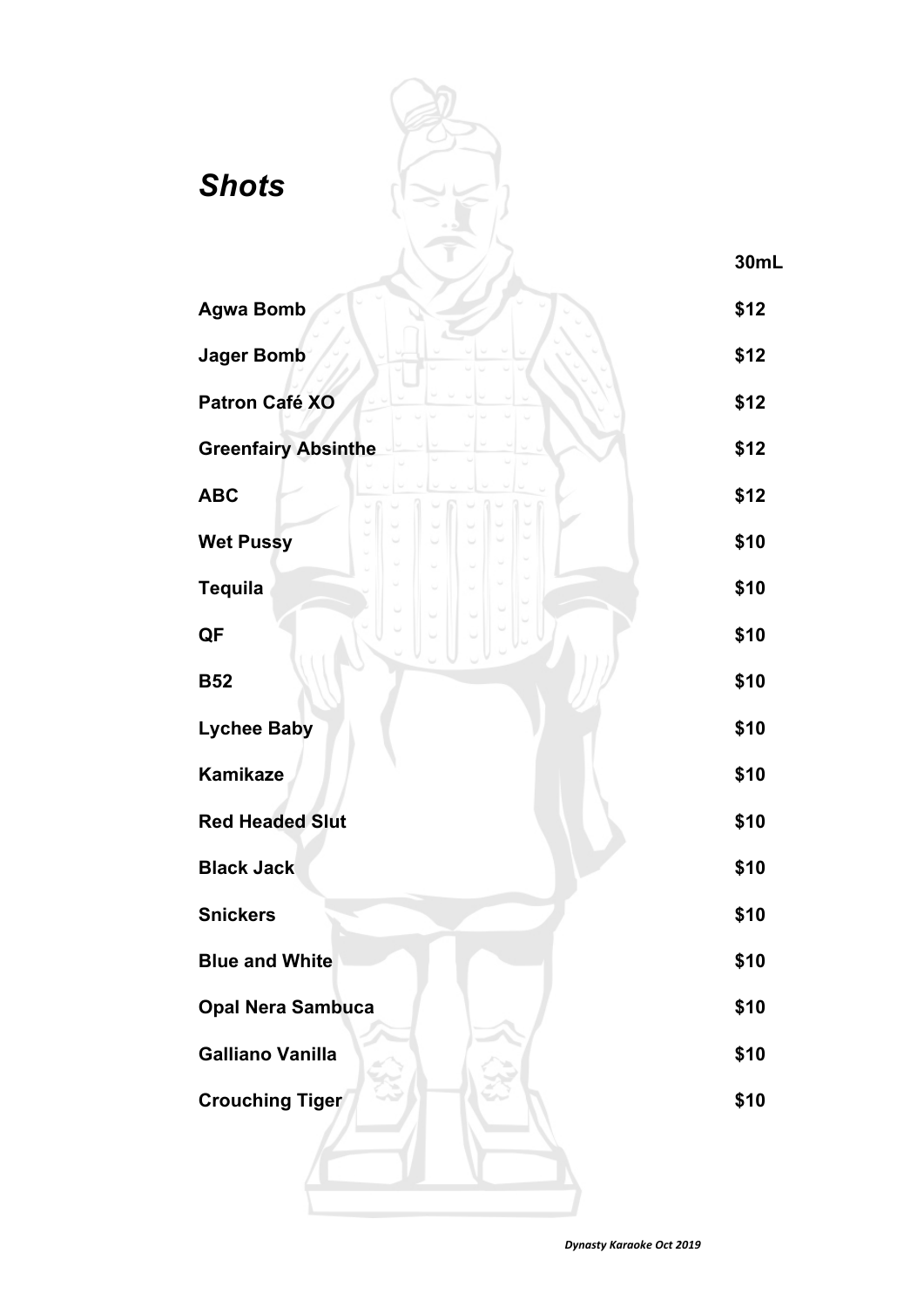| <b>Beer on Tap</b>                 | <b>Glass</b>  | Jug  |
|------------------------------------|---------------|------|
| Asahi (Japan)                      | \$10          | \$40 |
| <b>Beer</b>                        | <b>Bottle</b> | Jug  |
| <b>Tsing Tao (China)</b>           | \$8           | \$32 |
| <b>Corona Extra (Mexico)</b>       | \$9           | \$36 |
| <b>Crown Lager (Australia)</b>     | \$8           | \$32 |
| <b>Pure Blonde (Australia)</b>     | \$8           | \$32 |
| Heineken (Holland)                 | \$9           | \$36 |
| <b>Tiger Beer (Singapore)</b>      | \$9           | \$36 |
| <b>Cascade Premium Light</b>       | \$7           |      |
| <b>Hahn Super Dry (Australia)</b>  | \$8           | \$32 |
| <b>Prost Beer</b>                  | \$8           | \$32 |
| <b>Cider</b><br><b>Apple Cider</b> | \$8           |      |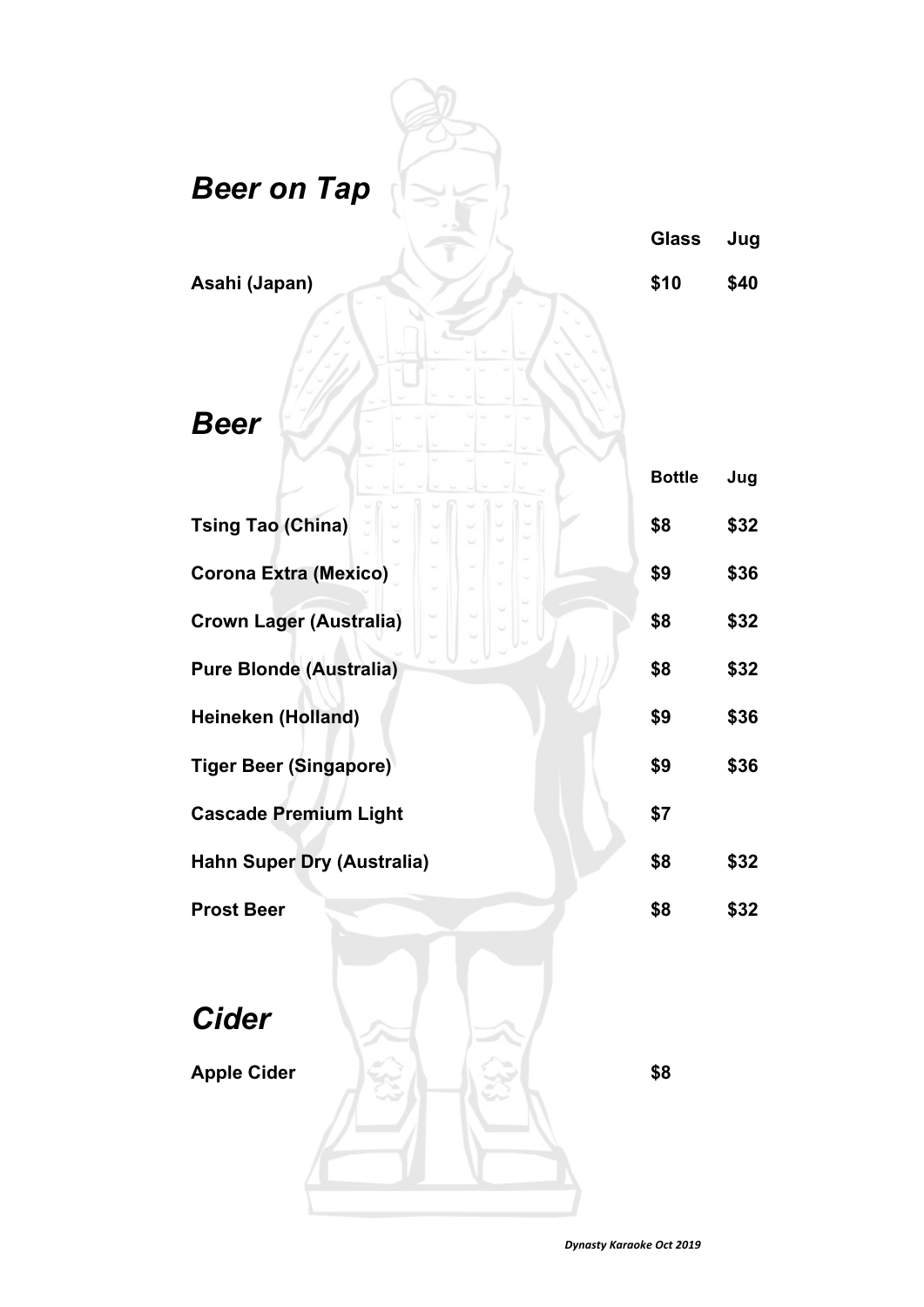#### *Champagne*

| Dom Perignon Vintage 2009 Luminous             | \$408  |
|------------------------------------------------|--------|
| Dom Perignon Rose Vintage 2005 Luminous        | \$588  |
| <b>Moet &amp; Chandon Imperial</b>             | \$148  |
| <b>Moet &amp; Chandon Rose Imperial</b>        | \$168  |
| <b>Moet &amp; Chandon Ice Imperial</b>         | \$178  |
| Moet & Chandon Mini Moet Set (200mL x 6)       | \$278  |
| Moet & Chandon Imperial Magnum (1.5L)          | \$308  |
| Moet & Chandon Imperial Jeroboam (3L)          | \$968  |
| <b>Veuve Clicquot Yellow Label Brut</b>        | \$168  |
| Veuve Clicquot Yellow Label Brut Magnum (1.5L) | \$338  |
| Veuve Clicquot Yellow Label Brut Jeroboam (3L) | \$1068 |
| <b>Ruinart Brut</b>                            | \$188  |
| <b>Ruinart Brut Rose</b>                       | \$208  |
| Armand De Brignac 'Ace Of Spades' Brut Gold    | \$688  |
| Armand De Brignac 'Ace Of Spades' Brut Rose    | \$888  |

**Bottle**

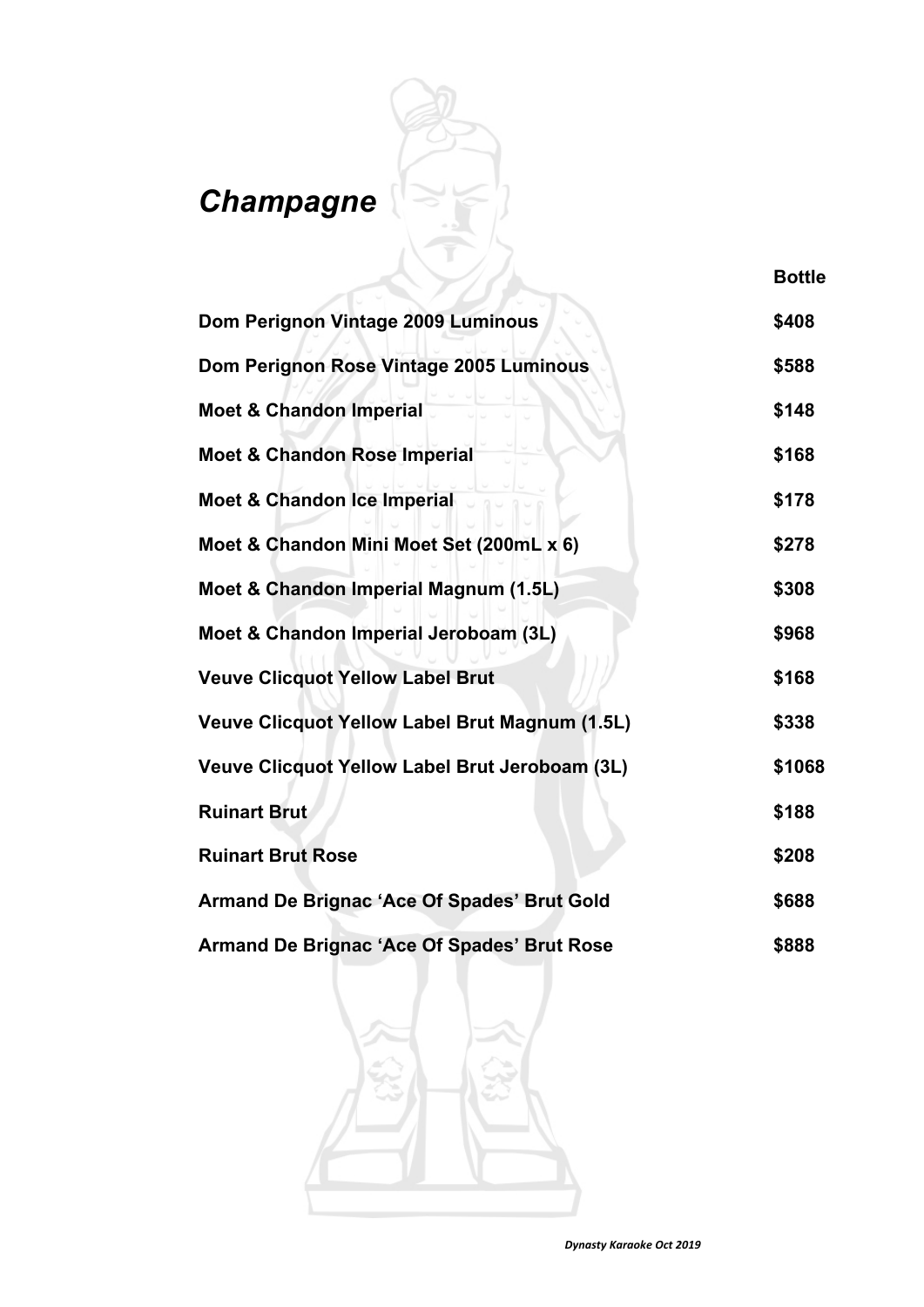## *WINE*

|      | <b>House Wine</b>                                          |                                | <b>Glass</b> | <b>Bottle</b> |
|------|------------------------------------------------------------|--------------------------------|--------------|---------------|
| 2015 | Cape Mentelle 'Georgiana'<br><b>Sauvignon Blanc</b>        | <b>McLaren</b><br><b>Vale</b>  | \$10         | \$38          |
| 2015 | <b>Handpicked 'Versions' Shiraz</b>                        | <b>SA</b>                      | \$12         | \$48          |
|      | <b>Sparkling</b>                                           |                                |              |               |
|      | <b>Chandon Brut</b>                                        | <b>Multi Region</b>            | <b>VIC</b>   | \$58          |
|      | <b>Chandon Brut Rose</b>                                   | <b>Multi Region VIC</b>        |              | \$58          |
|      | <b>Sauvignon Blanc</b>                                     |                                |              |               |
| 2015 | <b>Cloudy Bay</b>                                          | <b>Marlborough</b>             | <b>NZ</b>    | \$88          |
| 2015 | <b>Cape Mentelle 'Georgiana'</b><br><b>Sauvignon Blanc</b> |                                |              | \$38          |
|      | <b>Chardonnay</b>                                          |                                |              |               |
| 2014 | Domaine Chandon                                            | Yarra Valley                   | <b>VIC</b>   | \$48          |
| 2010 | <b>Tyrrell's Vat 47</b>                                    | <b>Hunter</b><br><b>Valley</b> | <b>NSW</b>   | \$118         |
|      | <b>Varietals</b>                                           |                                |              |               |
| 2015 | <b>Handpicked Moscato</b>                                  |                                |              | \$38          |
|      |                                                            |                                |              |               |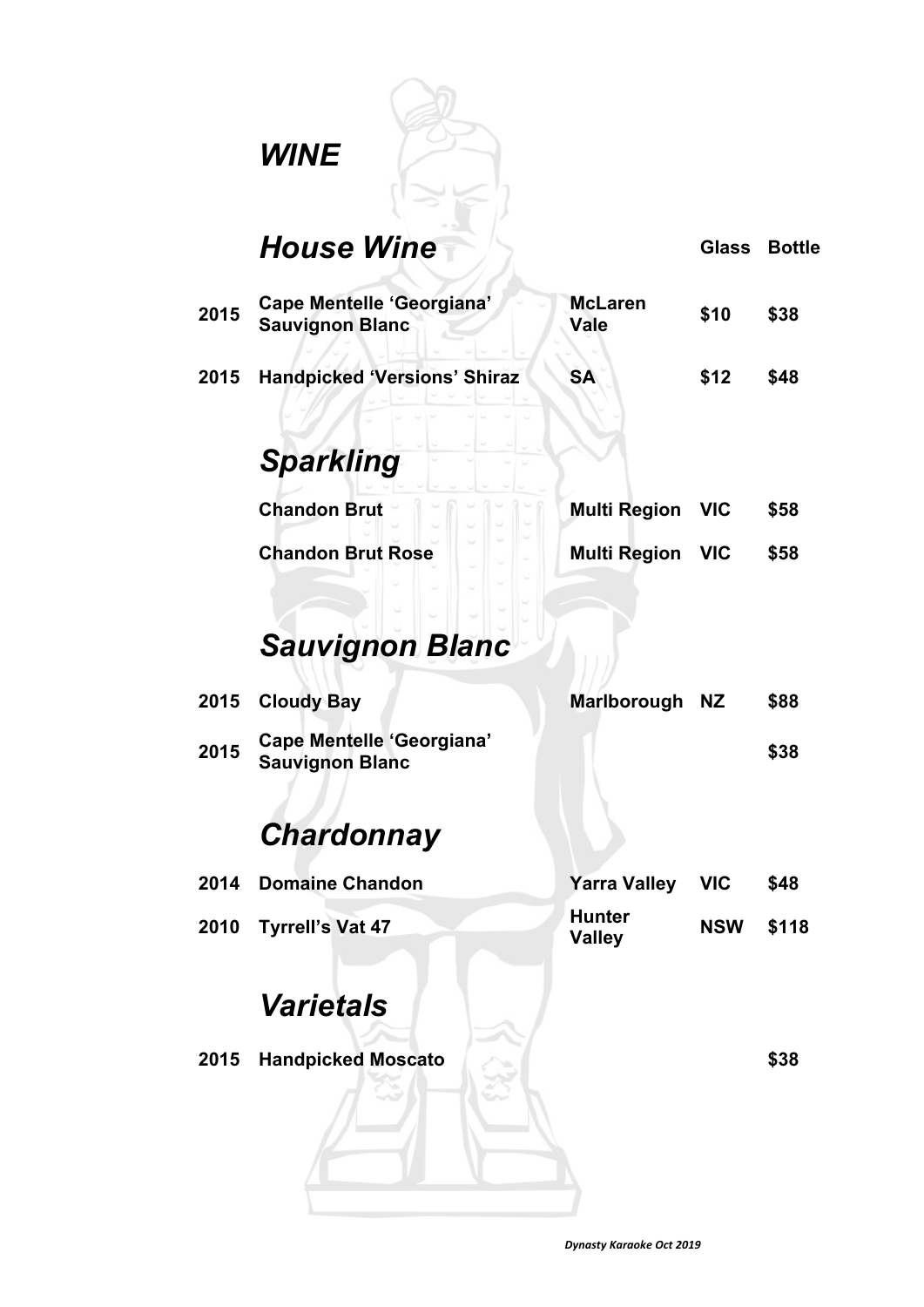#### *Pinot Noir and Blends*

**2015 Handpicked Pinot Noir Yarra Valley VIC \$48**

#### *Cabernet Sauvignon*

| 2016 | <b>Rockford Rifle Range Cabernet</b><br><b>Sauvignon</b>    | <b>Barossa</b><br><b>Valley</b> | <b>SA</b> | \$118 |
|------|-------------------------------------------------------------|---------------------------------|-----------|-------|
| 2010 | <b>Henschke Cyril Henschke</b><br><b>Cabernet Sauvignon</b> | <b>Eden Valley</b>              | -SA       | \$268 |
| 2013 | <b>Handpicked Cabernet Sauvignon</b>                        | Coonawarra                      | <b>SA</b> | \$38  |

#### *Bordeaux*

| 2004 | Les Forts de Latour Second<br>Latour           | <b>Pauillac</b>   | \$760 |
|------|------------------------------------------------|-------------------|-------|
| 2001 | <b>Chateau La Mission Haut Brion</b>           | <b>Graves</b>     | \$768 |
| 2009 | Alter Ego de Palmer Second<br><b>Ch.Palmer</b> | <b>Margaux</b>    | \$298 |
| 2010 | <b>Chateau Pavie Macquin</b>                   | <b>St-Emilion</b> | \$418 |
| 2007 | <b>Vieux Chateau Certan</b>                    |                   | \$368 |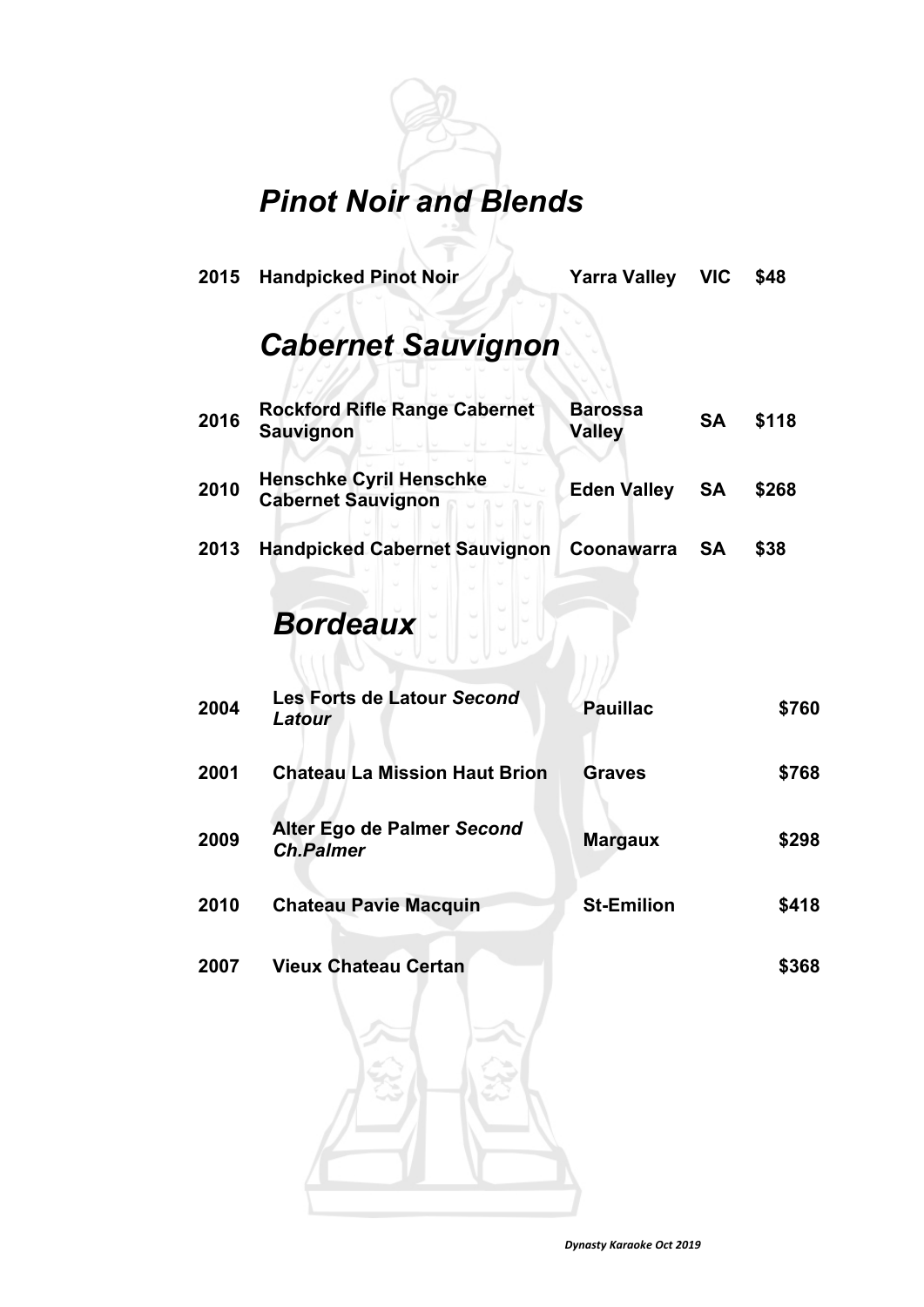# *Shiraz and Blends*

| 2014 | <b>Cape Mentelle 'Marmaduke'</b><br><b>Shiraz</b> | <b>Margaret</b><br><b>River</b> | <b>WA</b>  | \$38    |
|------|---------------------------------------------------|---------------------------------|------------|---------|
| 2012 | <b>Henschke Keyneton Euphonium</b>                | <b>Barossa</b><br><b>Valley</b> | <b>SA</b>  | \$108   |
| 2012 | <b>Handpicked Shiraz</b>                          | <b>Heathcote</b>                | <b>VIC</b> | \$48    |
| 2012 | <b>Penfolds RWT Shiraz</b>                        | <b>Multi Region</b>             | <b>SA</b>  | \$358   |
|      | <b>Penfolds St Henri Shiraz</b>                   | <b>Multi Region SA</b>          |            | \$208   |
| 2009 | <b>Penfolds Grange Bin 95</b>                     | <b>Multi Region</b>             | SA         | \$980   |
| 2014 | <b>Penfolds Bin 389 Cabernet</b><br><b>Shiraz</b> | <b>Multi Region</b>             | <b>SA</b>  | \$188   |
| 1985 | <b>Henschke "Hill of Grace"</b>                   | <b>Eden Valley</b>              | <b>SA</b>  | \$960   |
| 1995 | <b>Henschke "Hill of Grace"</b>                   | Eden Valley                     | <b>SA</b>  | \$1,100 |
| 1997 | <b>Henschke "Hill of Grace"</b>                   | Eden Valley                     | <b>SA</b>  | \$1,060 |
| 2014 | <b>Henschke Tappa Pass Shiraz</b>                 | <b>Eden Valley</b>              | <b>SA</b>  | \$188   |
| 2014 | <b>Henschke Mount Edelstone</b>                   | <b>Eden Valley</b>              | <b>SA</b>  | \$338   |
|      |                                                   |                                 |            |         |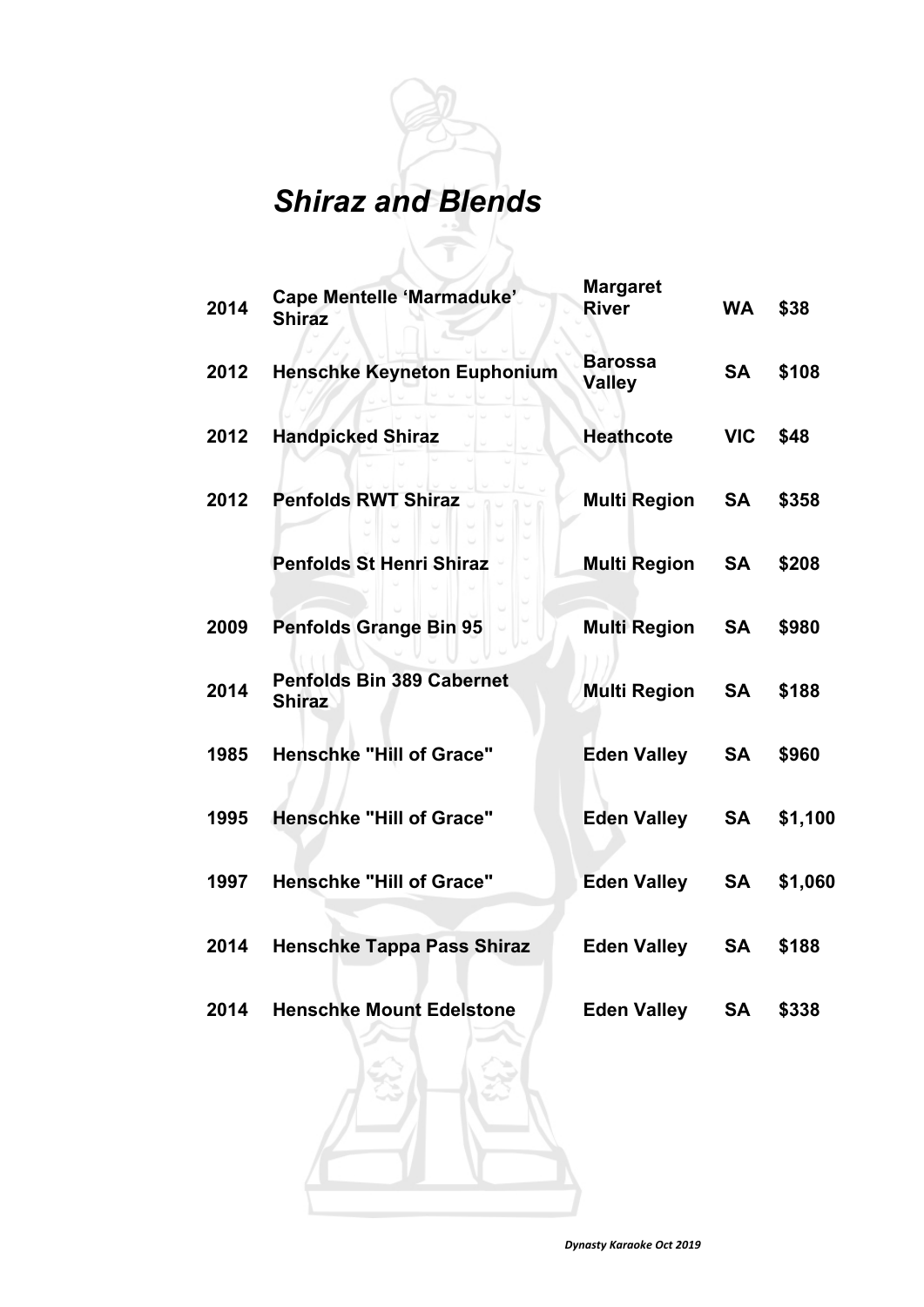| Cocktails                                                                                                                        |              |      |
|----------------------------------------------------------------------------------------------------------------------------------|--------------|------|
|                                                                                                                                  | <b>Glass</b> | Jug  |
| <b>Long Island Ice Tea</b>                                                                                                       | \$18         | \$55 |
| Vodka, Rum, Triple Sec, Tequila, Coke                                                                                            |              |      |
| Cosmopolitan                                                                                                                     | \$16         | \$48 |
| Vodka, Triple Sec, Cranberry Juice, Lime                                                                                         |              |      |
|                                                                                                                                  |              |      |
| <b>Apple Crumble</b>                                                                                                             | \$16         | \$48 |
| Chambord, Apple Juice, Apple Schnapps, Limoncello, Caramel Syrup,<br>Lime Juice                                                  |              |      |
|                                                                                                                                  |              |      |
| <b>Mojito</b>                                                                                                                    | \$16         | \$48 |
| Bacardi White Rum, Mint, Lime                                                                                                    |              |      |
| <b>Margarita Heaven</b>                                                                                                          | \$16         | \$48 |
| Cointreau, Lime                                                                                                                  |              |      |
|                                                                                                                                  |              |      |
| <b>Blue Mojito</b>                                                                                                               | \$16         | \$48 |
| Barcardi White Rum, Alize Bleu, Blue Curacao, Mint                                                                               |              |      |
|                                                                                                                                  |              |      |
| <b>Appletizer</b>                                                                                                                | \$16         | \$48 |
| Midori, Apple Schnapps, Apple Juice, Lime Juice                                                                                  |              |      |
|                                                                                                                                  |              |      |
| <b>Caribbean Heaven</b><br>Honey, Wild Turkey, Baileys, Malibu, Fresh Cream                                                      | \$16         | \$48 |
|                                                                                                                                  |              |      |
| Lychee Lagoon                                                                                                                    | \$16         |      |
| Blue Curacao, Bacardi Rum, Lychee Liqueur, Lychee Juice, Lemon Juice,                                                            |              |      |
| Sugar Syrup                                                                                                                      |              |      |
| <b>Passionfruit Martini</b>                                                                                                      | \$16         | \$48 |
| Passionfruit Pulp, Vanilla Syrup, Licor 43, Lime Juice, Vanilla Syrup                                                            |              |      |
|                                                                                                                                  |              |      |
| <b>Lovely Dovely</b>                                                                                                             | \$16         | \$48 |
| Strawberries, Rubis, Cointreau, Vodka, Pineapple Juice                                                                           |              |      |
| <b>Chocolate Espresso Martini</b>                                                                                                | \$16         | \$48 |
| XO Patron, Baileys, Dark Chocolate Liqueur, Sugar Syrup                                                                          |              |      |
|                                                                                                                                  |              |      |
| <b>Summer Sangria</b>                                                                                                            |              | \$48 |
| Peach Schnapps, Peach Vodka, Cointreau, Moscato, Cranberry Juice,<br>Lemon Juice, Sugar Syrup, Diced Apple, Orange, Strawberries |              |      |
|                                                                                                                                  |              |      |
| <b>Red Sangria</b>                                                                                                               |              | \$48 |
| Tequila, Cointreau, Gin, Brachetto Red, Cranberry Juice, Lemon Juice,<br>Sugar Syrup, Diced Apple, Orange, Strawberries          |              |      |

 $\overline{\phantom{a}}$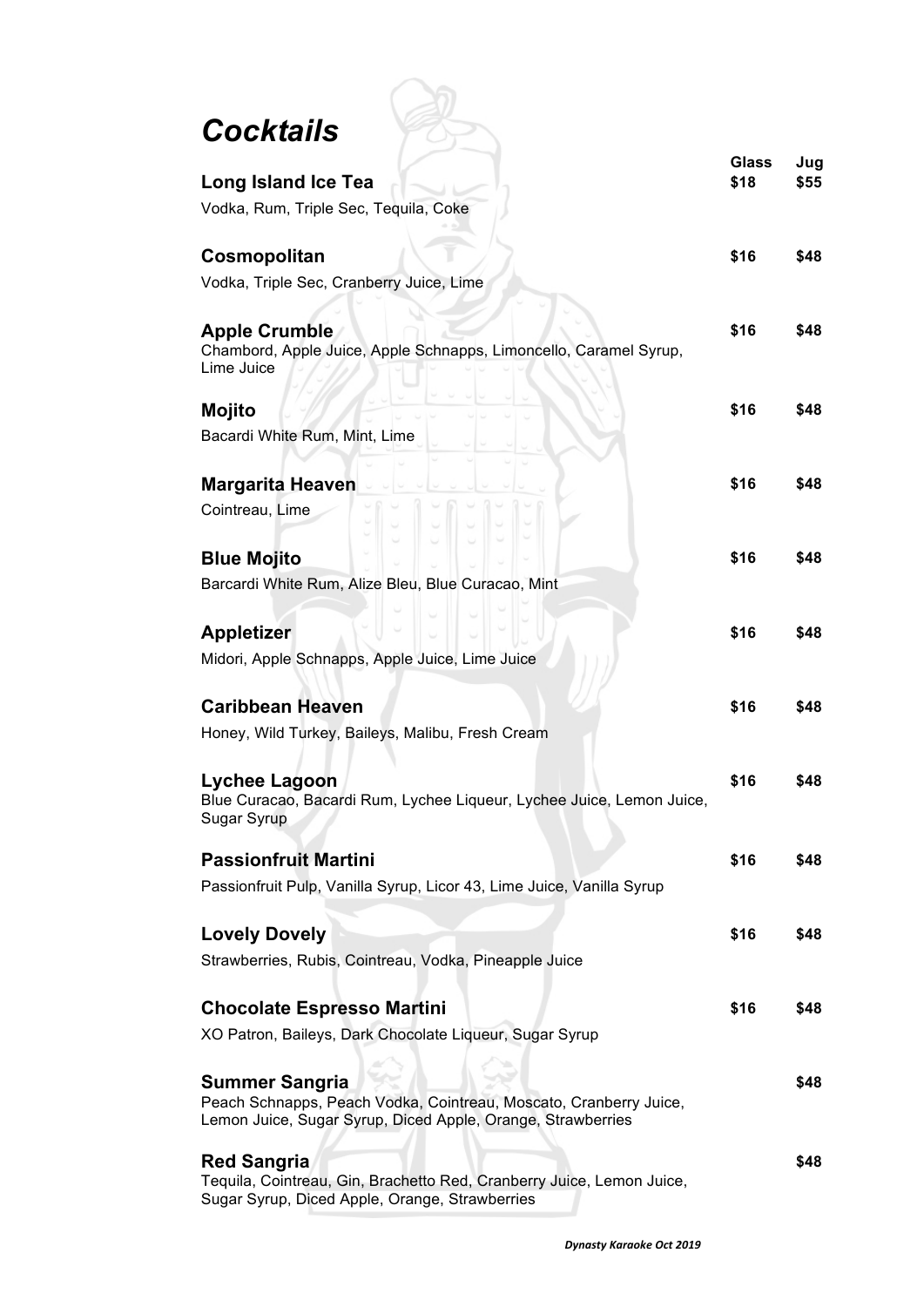### *Mocktails (Non-Alcoholic)*

**Glass**

| <b>Dynasty Red</b>                                                     | \$8 |
|------------------------------------------------------------------------|-----|
| Mix Berry, Cranberry Juice, Apple Juice, Raspberry Juice, Syrup, Sugar |     |
| <b>Passion Time</b>                                                    | \$8 |
| Passion Fruit Pulp, Lime, Mint, Apple Juice, Pineapple Juice, Sugar    |     |
|                                                                        |     |
| <b>Strawberry Rose Choc</b>                                            | \$8 |
| Strawberries, Rose Chocolate Infused Tea, Sugar Syrup                  |     |
|                                                                        |     |
| <b>Nojito</b>                                                          | \$8 |
| Sugar Syrup, Lime Wedges, Mint, Doy, Apple Juice                       |     |
| <b>Minty Apple</b>                                                     | \$8 |
| Mint Leaves, Apple Juice, Green Tea                                    |     |
| <b>Merry Berry</b>                                                     | \$8 |
| Raspberry Puree, Mint Leaves, Raspberry Infused Tea, Sugar Syrup       |     |

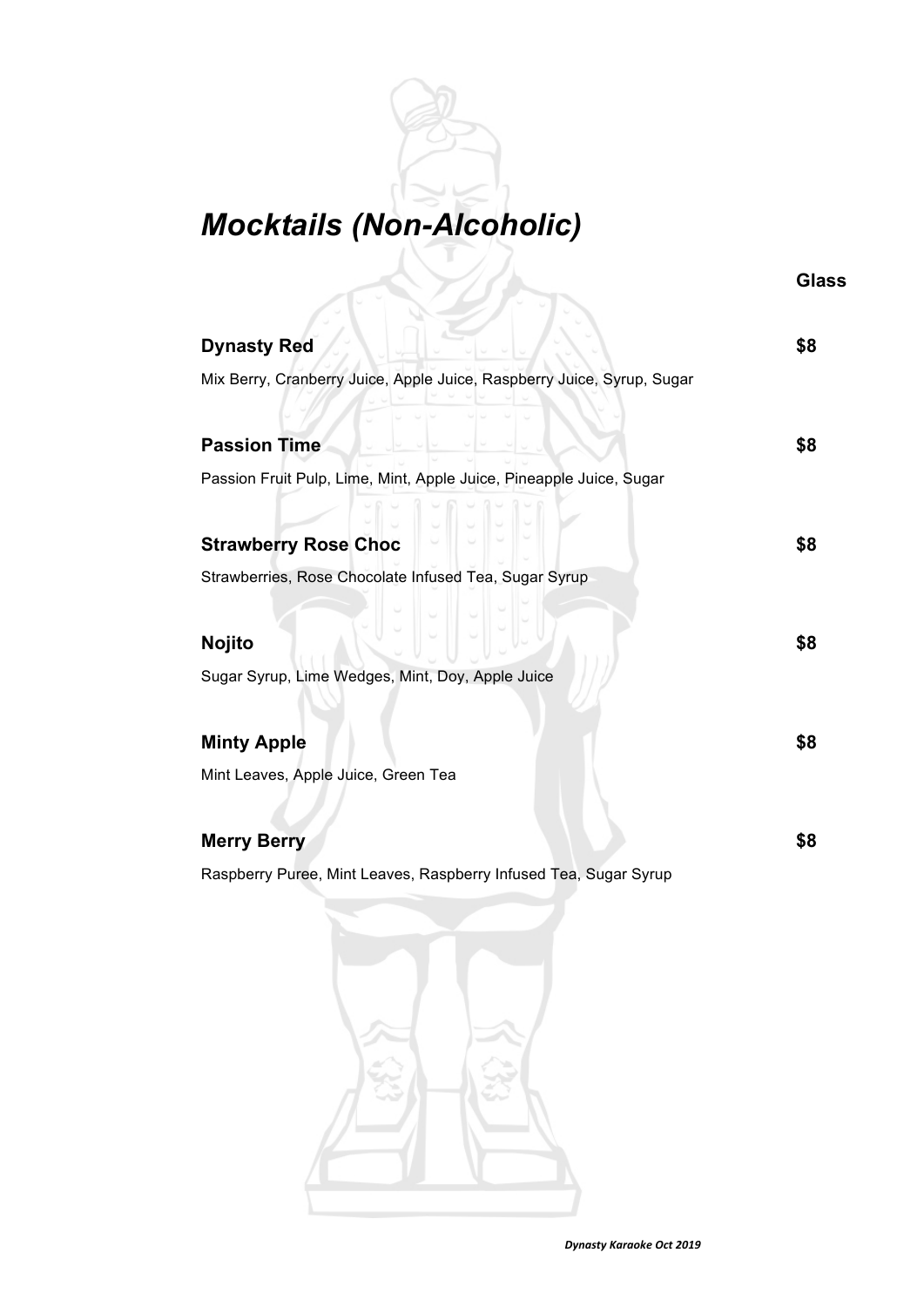#### *NON-ALCOHOLIC*

| Wong Lo Kat (Wang Lao Ji)                 |     |
|-------------------------------------------|-----|
| <b>Cocomax 100% Coconut Water</b>         | \$6 |
| <b>Mesona Grass Jelly Drink</b>           | \$6 |
| <b>Vita Soya Drink</b>                    | \$6 |
| Vita Jasmine Tea (No sugar)               | \$6 |
| <b>Vita Peach Tea</b>                     | \$6 |
| <b>Vita Pear Tea</b>                      | \$6 |
| Vita Chrysanthemum Tea (Sugar / No sugar) | \$6 |
| <b>Vita Honey Lemon Tea</b>               | \$6 |
| Vita Lemon Tea                            | \$4 |
| <b>Red Bull</b>                           | \$6 |
| Coke (Sugar / No sugar)                   | \$4 |
| <b>Sprite</b>                             | \$4 |
| <b>Soda Water</b>                         | \$4 |
| <b>Ginger Ale</b>                         | \$4 |
| <b>Soda Water</b>                         | \$4 |
| <b>Tonic Water</b>                        | \$4 |
| <b>Lemon Lime and Bitters</b>             | \$6 |
| <b>Still Mineral Water</b>                | \$4 |